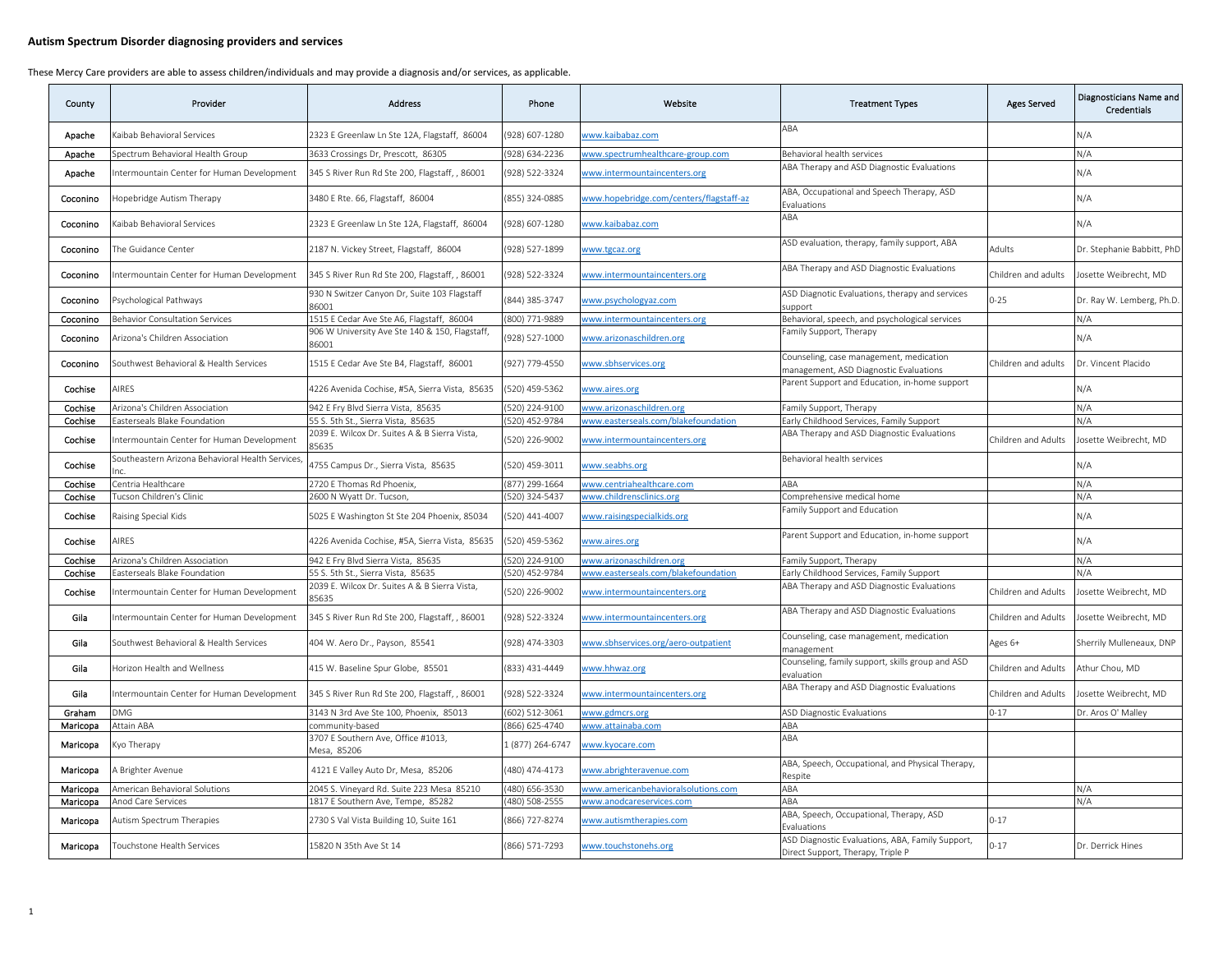| County   | Provider                                     | <b>Address</b>                                   | Phone          | Website                               | <b>Treatment Types</b>                                                   | <b>Ages Served</b>  | Diagnosticians Name and<br><b>Credentials</b> |
|----------|----------------------------------------------|--------------------------------------------------|----------------|---------------------------------------|--------------------------------------------------------------------------|---------------------|-----------------------------------------------|
| Maricopa | ASK                                          | 2320 N 20th St Phoenix, 85006                    | 602) 930-4494  | vww.aask-az.org                       | amily Support and Education                                              |                     | N/A                                           |
| Maricopa | <b>AIKID</b>                                 | 7816 N. 19th Avenue Phoenix, 85021               | 602) 253-1240  | www.mikid.org                         | amily Support and Education                                              |                     | N/A                                           |
| Maricopa | amily Involvement Center                     | 5333 N 7th St Suite A-100 Phoenix, 85014         | (602) 288-0155 | www.familyinvolvementcenter.org       | Family Support and Education                                             |                     | N/A                                           |
| Maricopa | Reach Family Services                        | 3535 W. Southern Ave Suite 128 Phoenix, 85041    | (602) 512-9000 | www.reachfs.org                       | Family Support and Education                                             |                     | N/A                                           |
| Maricopa | Grossman and Grossman                        | 1300 N 12th Street, Ste 550, Phoenix 85006       | (602) 468-2077 | www.grossmantherapy.com               | <b>Trauma Services</b>                                                   |                     | N/A                                           |
| Maricopa | Youth Advocate Program                       | 1494 W Peoria Ave Suite 103 Glendale, 85302      | 623) 209-1510  | www.yapinc.org                        | Direct Support                                                           |                     | N/A                                           |
| Maricopa | Zarephath                                    | 4856 E. Baseline Rd. Suite 104 Mesa, 85206       | (480) 518-6826 | www.zrpath.com                        | Respite                                                                  |                     | N/A                                           |
| Maricopa | Heather Sestili                              | 5940 W. Union Hills Ste D260 Glendale, 85308     | 623) 341-4463  | www.heathersestililpcrpt.yolasite.com | Frauma Services                                                          |                     | N/A                                           |
| Maricopa | Vew Hope of Arizona                          | 12406 N 32nd St., Ste. 101 Phoenix, 85032        | (602) 535-5686 | www.newhopeofarizona.com              | Direct Support and Respite                                               |                     | N/A                                           |
| Maricopa | lope Community Services                      | 13760 N 93rd Ave, Suite 101, Peoria, 85381       | (623) 848-8863 | vww.hcs-az.org                        | Frauma Services, Equine                                                  |                     | N/A                                           |
| Maricopa | Unique Family Services                       | 4801 S. Lakeshore Dr. Suite 101 Tempe, 85282     | (480) 462-0142 | www.uniqueintegratedcare.com          | Therapy, Direct Support                                                  |                     | N/A                                           |
| Maricopa | Ferros Health                                | 12835 N 32nd Street Phoenix, 85032               | 602) 389-3754  | www.terroshealth.org                  | Direct Support, Crisis Team                                              |                     | N/A                                           |
| Maricopa | Ipen Hearts Family Wellness                  | 4414 N. 19th Ave. Phoenix, 85015                 | 602) 285-5550  | vww.openheartsaz.org/eng              | Therapy, Direct Support                                                  |                     | N/A                                           |
| Maricopa | Positive Behavior Supports                   | 7717 E Sandalwood Dr, Scottsdale, 85250          | 855) 832-6727  | www.teampbs.com                       | ABA                                                                      |                     | N/A                                           |
| Maricopa | igsaw Developmental Services                 | 7010 E. Acoma Dr. Ste 101H Scottsdale, 85254     | 480) 999-5666  | www.jigsawdevelopmentalservices.com   | ABA                                                                      |                     | N/A                                           |
| Maricopa | Axis for Autism LLC                          | 5800 W. Glenn Dr. #330                           | (602) 888-8882 | www.axisforautism.com                 | <b>ASD Diagnostic Evaluations</b>                                        | Children and adults | Morgan Hall, PhD                              |
| Maricopa | Autism Education and Therapy Center          | 5422 W. Thunderbird Road Suite 2                 | (615) 376-0034 | www.autismetc.com                     | ABA, Direct Support services                                             |                     | N/A                                           |
| Maricopa | MeBe of Arizona                              | 3100 W. Ray Rd, 201                              | (480) 740-2421 | www.mebefamily.com                    | ABA                                                                      |                     | N/A                                           |
| Maricopa | auren's Institute for Education              | 1305 S Gilbert Rd                                | 480) 621-8361  | www.laurensinstitue.org               | ABA                                                                      |                     | N/A                                           |
| Maricopa | Arion Care Solutions                         | 3200 N Dobson Rd Ste F1                          | 480) 8484309   | www.arioncare.com                     | ABA                                                                      |                     | N/A                                           |
| Maricopa | herapy Matters Inc.                          | 570 N Arizona Ave                                | 480) 625-8231  | www.therapymatters.org                | ABA                                                                      |                     | N/A                                           |
| Maricopa | Advanced Autism Services                     | 2375 East Camelback Rd Suite 600                 | 602) 584-9860  | www.advancedautism.com                | ABA                                                                      |                     | N/A                                           |
| Maricopa | he BISTÃ Center                              | 2222 S Dobson Rd Bldg #9                         | 602) 391-8007  | www.bistacenter.org                   | ABA                                                                      |                     | N/A                                           |
| Maricopa | AACT Arizona                                 | 365 S Germann Road                               | (480) 389-4516 | www.aactarizona.com                   | ABA                                                                      |                     | N/A                                           |
| Maricopa | Southwest Human Development                  | 2850 N. 24th St                                  | (602) 633-8382 | www.swhd.org                          | ASD Diagnotic Evaluations, Family Support,<br>Relationship-based therapy | $0 - 5$             | Sharon Perugini, PhD                          |
| Maricopa | <b>IOPE Group</b>                            | 4530 E Muirwood Dr Ste 103                       | (480) 610-6981 | www.hopegroupaz.com                   | ABA                                                                      |                     | N/A                                           |
| Maricopa | eam 4 Kids                                   | 13601 N Litchfield Rd Ste 124, Surprise,         | 623) 322-8250  | vww.team4kids.com                     | ABA                                                                      |                     | N/A                                           |
| Maricopa | Ascend Behavior Partners                     | 1716 Briarcrest Dr Ste 300 Phoenix,              | (480) 757-8090 | www.ascendbehavior.com                | ABA, ASD Diagnostic Evaluations and Family Support                       |                     | N/A                                           |
| Maricopa | Arizona Autism United                        | 5025 E Washington St Ste 212                     | 602) 773-5773  | www.azunited.org                      | ABA, clinical family Direct Support, therapy, ASD<br>Diagnosis           | Children and adults | Erica Skepnek, Psy.D.                         |
| Maricopa | Centria Healthcare                           | 2720 E Thomas Rd, Phoenix, 85016                 | (855) 772-8847 | www.centriahealthcare.com             | ABA                                                                      |                     | N/A                                           |
| Maricopa | CARD Center for Autism and Related Disorders | 2400 W Dunlap Ave Ste 100, Phoenix, 85021        | (602) 325-2485 | www.centerforautism.com               | ABA                                                                      |                     | N/A                                           |
| Maricopa | Hopebridge Autism Therapy                    | 5550 E. Broadway Rd #101 Mesa                    | (480) 672-0772 | ww.hopebridge.com                     | ABA, Occupational and Speech Therapy, ASD<br>Evaluations                 | $0 - 17$            |                                               |
| Maricopa | Iopebridge Autism Therapy                    | 8915 S Harl Ave, Tempe,                          | (480) 672-0536 | www.hopebridge.com                    | ABA, Occupational and Speech Therapy, ASD<br>Evaluations                 | $0 - 17$            |                                               |
| Maricopa | Hopebridge Autism Therapy                    | 5859 West Talavi Boulevard, Suite 180, Glendale, | (602) 560-2836 | www.hopebridge.com                    | ABA, Occupational and Speech Therapy, ASD<br>Evaluations                 | $0 - 17$            |                                               |
| Maricopa | Hopebridge Autism Therapy                    | 5220 N. Dysart Rd. Litchfield Park               | (623) 244-9179 | www.hopebridge.com                    | ABA, Occupational and Speech Therapy, ASD<br>Evaluations                 | $0 - 17$            |                                               |
| Maricopa | Autism Spectrum Therapies                    | 4525 S College Ave, Tempe, 85282                 | (866) 727-8274 | www.autismtherapies.com               | ABA                                                                      |                     | N/A                                           |
| Maricopa | Action Behavior Centers                      | 5570 W Chandler Blvd Ste 3, Chandler, 85226      | 480) 608-5210  | vww.actionbehavior.com                | ABA and ASD Diagnostic Evaluations                                       | $0 - 17$            | Charna Mintz                                  |
| Maricopa | Devereux Advanced Behavioral Health          | 6434 E Sweetwater Ave, Scottsdale,               | (480) 338-0421 | www.devereux.org                      | ABA, Therapy, Family Support, Direct Support,<br>Respite                 |                     | N/A                                           |
| Maricopa | Adventure ABA                                | 6232 N 7th St STE 100 Phoenix, 85014             | (623) 693-2954 | www.adventureaba.com                  | ABA                                                                      |                     | N/A                                           |
| Maricopa | Arizona's Children Association               | 3636 N Central Ave Ste 300, Phoenix, 85012       | (602) 234-3733 | www.arizonaschildren.org              | amily Support, Therapy                                                   |                     | N/A                                           |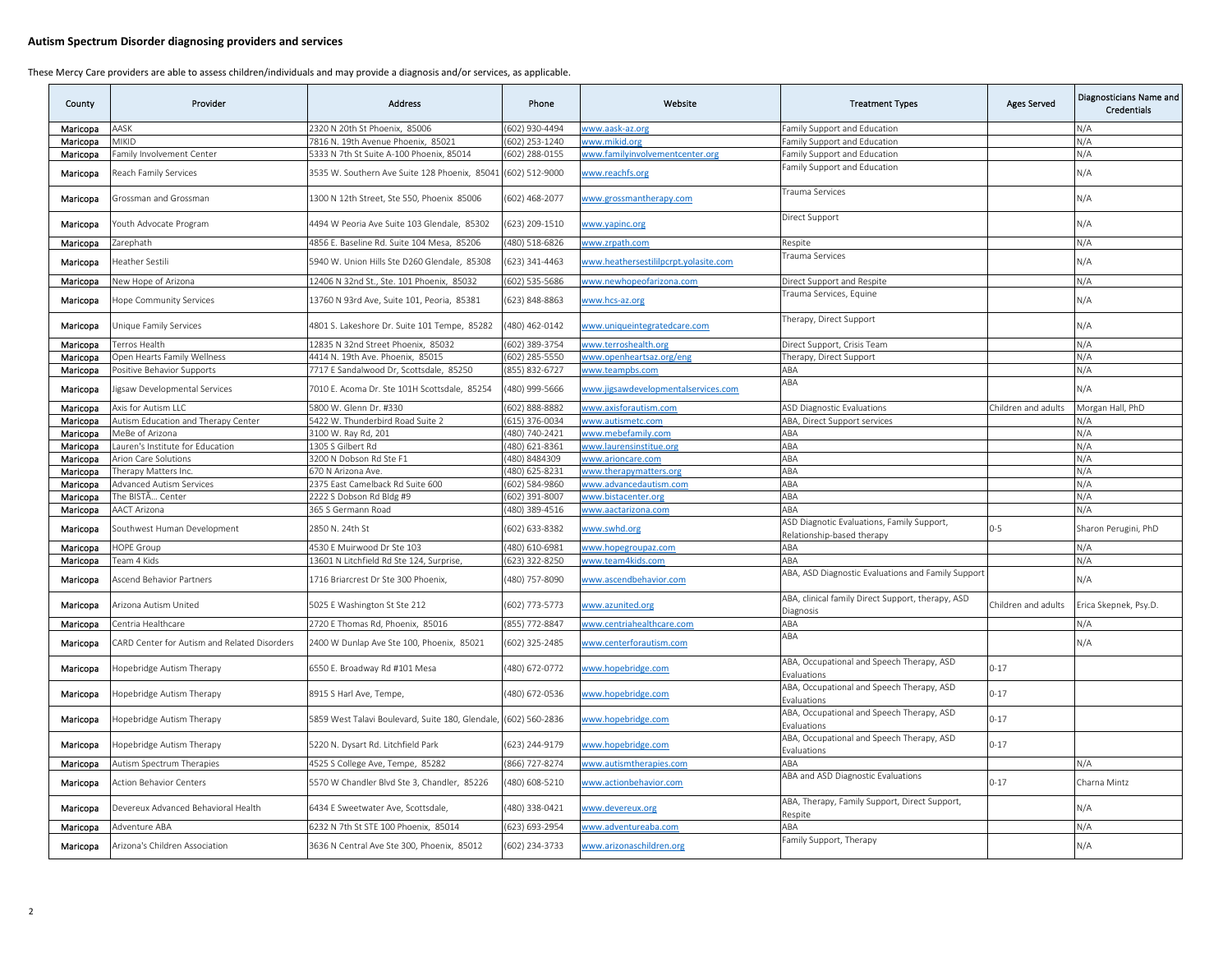| County   | Provider                                   | <b>Address</b>                                          | Phone         | Website                                                                           | <b>Treatment Types</b>                                                     | <b>Ages Served</b>  | Diagnosticians Name and<br><b>Credentials</b>   |
|----------|--------------------------------------------|---------------------------------------------------------|---------------|-----------------------------------------------------------------------------------|----------------------------------------------------------------------------|---------------------|-------------------------------------------------|
| Maricopa | Arizona's Children Association             | 4524 N Markyvale Pkwy, Ste 220, Phoenix,<br>35031       | 623) 414-4325 | www.arizonaschildren.org                                                          | Family Support, Therapy                                                    |                     | N/A                                             |
| Maricopa | Arizona's Children Association             | 1351 N Alma School Rd, Ste 205 Chandler,<br>85224       | 480) 814-7789 | www.arizonaschildren.org                                                          | Family Support, Therapy                                                    |                     | N/A                                             |
| Maricopa | Arizona's Children Association             | 1420 N Greenfield, Ste 100 & 101, Gilbert,<br>35234     | 480) 474-2263 | www.arizonaschildren.org                                                          | amily Support, Therapy                                                     |                     | N/A                                             |
| Maricopa | Arizona's Children Association             | 111 E Monroe Ave, Ste 102 Buckeye, 85326                | 623) 889-0091 | www.arizonaschildren.org                                                          | amily Support, Therapy                                                     |                     | N/A                                             |
| Maricopa | Arizona's Children Association             | 1445 W Chandler Blvd, Chandler, 85224                   | 480) 814-7789 | www.arizonaschildren.org                                                          | amily Support, Therapy                                                     |                     | N/A                                             |
| Maricopa | Arizona's Children Association             | 11321 W Bell Rd Ste 401, Surprise, 85378                | 623) 583-2523 | www.arizonaschildren.org                                                          | amily Support, Therapy                                                     |                     | N/A                                             |
| Maricopa | Behavior care Therapy                      | 18444 N 25th St                                         | 520) 346-3133 | www.behaviorcaretherapy.com/how-it-works                                          | ABA                                                                        |                     | N/A                                             |
| Maricopa | Phoenix Children's Medical Group           | 1919 E Thomas Rd Phoenix, 85016                         | 602) 933-2327 | www.phoenixchildrens.org                                                          | ASD diagnostic evaluations                                                 |                     | N/A                                             |
| Maricopa | anner Children's Specialist                | 1432 S Dobson Rd, Ste 408, Mesa, 85202                  | 480) 412-7486 | www.bannerhealth.com                                                              | ASD diagnostic evaluations                                                 |                     | N/A                                             |
| Maricopa | Banner Children's Specialist               | 5310 W Thunderbird Ste 308, Glendale, 85306             | 602) 865-4442 | www.bannerhealth.com                                                              | ASD diagnostic evaluations                                                 |                     | N/A                                             |
| Maricopa | Oasis Psychological Services               | 1930 S Alma School Rd Ste A216 Mesa, 85210              | 480) 282-4237 | www.oasispsychservices.com                                                        | ASD diagnostic evaluations                                                 |                     | N/A                                             |
| Maricopa | Raising Special Kids                       | 5025 E Washington St Ste 204 Phoenix, 85034             | 602) 242-4366 | www.raisingspecialkids.org                                                        | Family Support and Education                                               |                     | N/A                                             |
| Maricopa | EEK Arizona                                | 4700 E Thomas Rd, Phoenix, 85018                        | 480) 902-0771 | www.seekarizona.org                                                               | ABA, BRIEF Early Intervention, Therapy                                     |                     | N/A                                             |
| Maricopa | ewish Family and Child Service             | 4747 N 7th St Ste 100, Phoenix, 85014                   | 602) 279-7655 | www.jfcsaz.org                                                                    | ASD evaluation, therapy, family support                                    |                     | N/A                                             |
| Maricopa | OPA Health                                 | 924 N Country Club Dr, Mesa 85210                       | 480) 969-3800 | www.copahealth.org                                                                | irect Support                                                              |                     | N/A                                             |
| Maricopa | ntermountain Center for Human Development  | 345 S River Run Rd Ste 200, Flagstaff, , 86001          | 928) 522-3324 | www.intermountaincenters.org                                                      | ABA Therapy and ASD Diagnostic Evaluations                                 | Children and adults | Josette Weibrecht, MD                           |
| Maricopa | Banner Health                              | 17900 N Porter Rd, Maricopa, 85138                      | 520) 233-2500 | www.bannerhealth.com                                                              | ASD diagnostic evaluations                                                 |                     | N/A                                             |
| Maricopa | Mountain Park Health Center                | 1840 E Broadway Rd, Tempe, 85282                        | 602) 243-7277 | www.mountainparkhealth.org                                                        | ASD diagnostic evaluations                                                 |                     | N/A                                             |
| Maricopa | ediatrics of Queen Creek                   | 22707 S Ellsworth Rd Ste H101, Queen Creek<br>35142     | 480) 792-9200 | www.pediatricsgc.com                                                              | ASD diagnostic evaluations                                                 |                     | N/A                                             |
| Maricopa | MVP Kids Care                              | 13065 W McDowell Rd Ste C130, Avondale,<br>35392        | 623) 846-7575 | www.mvpkidscare.com                                                               | ASD diagnostic evaluations                                                 |                     | N/A                                             |
| Maricopa | Southwest Behavioral & Health Services     | 11221 N. 28th Dr., Bldg. E, Phoenix, 85029              | 602) 997-2233 | www.sbhservices.org/southwest-autism-center-<br>xcellence/sace-treatment-services | ASD evaluation, ABA, Therapy                                               | Children and adults | Dr. Vincent Placido,                            |
| Maricopa | Encourage Empowerment                      | 1819 S. Dobson Road Suite 103 Mesa, 85202               | 480) 467-2470 | www.encourageempowerment.net                                                      | rauma Services                                                             |                     | N/A                                             |
| Maricopa | North Valley Pediatrics Therapy            | 42211 N. 41st Dr. #145 Phoenix                          | 602) 808-9912 | www.nvpediatrictherapy.com                                                        | ABA, Occupational, Speech and Physical Therapy                             |                     |                                                 |
| Maricopa | Mohave Mental Health Clinic, Inc.          | 3707 N. Stockton Hill Rd. Ste B                         | 928) 681-5590 | www.mmhc-inc.org                                                                  | ASD Diagnostic Evaluations and therapy and services<br>support             | $0 - 17$            | Dr. Laurence Seltzer, MD<br>Dr. Mohamed Ramadan |
| Mohave   | Southwest Behavioral & Health Services     | 2215 Hualapai Mountain Rd, Kingman, 86401               | 928) 753-9387 | www.sbhservices.org                                                               | ASD Diagnostic Evaluations and therapy and services<br>upport              | Children and adults | Dr. Vincent Placido                             |
| Mohave   | Kaibab Behavioral Services                 | 2323 E Greenlaw Ln Ste 12A, Flagstaff, 86004            | 928) 607-1280 | www.kaibabaz.com                                                                  | ABA, behavior assessments, parent training, etc.                           |                     | N/A                                             |
| Monave   | Arizona's Children Association             | 1407 Mcculloch Blvd N Unit B Lake Havasu City,<br>36403 | 928) 680-4458 | www.arizonaschildren.org                                                          | Family Support, Therapy                                                    |                     | N/A                                             |
| Mohave   | North Country Health Care                  | 2585 S Miracle Mile Ste 116 Bullhead City,<br>36442     | 928) 704-1221 | www.northcountryhealthcare.org                                                    | ASD Screening and Evaluation, Physical Therapy and<br>Specialty Healthcare |                     | N/A                                             |
| Mohave   | North Country Health Care                  | 1510 Stockton Hill Rd Kingman, 86401                    | 928) 753-1177 | www.northcountryhealthcare.org                                                    | ASD Screening and Evaluation, Physical Therapy and<br>Specialty Healthcare |                     | N/A                                             |
| Mohave   | North Country Health Care                  | 2090 N Smoketree Ave Lake Havasu City, 86403            | 928) 854-1800 | www.northcountryhealthcare.org                                                    | ASD Screening and Evaluation, Physical Therapy and<br>Specialty Healthcare |                     | N/A                                             |
| Mohave   | Intermountain Center for Human Development | 345 S River Run Rd Ste 200, Flagstaff, , 86001          | 928) 522-3324 | www.intermountaincenters.org                                                      | ABA Therapy and ASD Diagnostic Evaluations                                 | Children and adults | Josette Weibrecht, MD                           |
| Mohave   | Change Point Integrated Health             | 2500 E Show Low Lake Rd, Show Low, 85901                | 928) 537-2951 | www.mychangepoint.org                                                             | Behavioral health services                                                 |                     | N/A                                             |
| Navajo   | Kaibab Behavioral Services                 | 2323 E Greenlaw Ln Ste 12A, Flagstaff, 86004            | 928) 607-1280 | www.kaibabaz.com                                                                  | ABA, behavior assessments, parent training, etc.                           |                     | N/A                                             |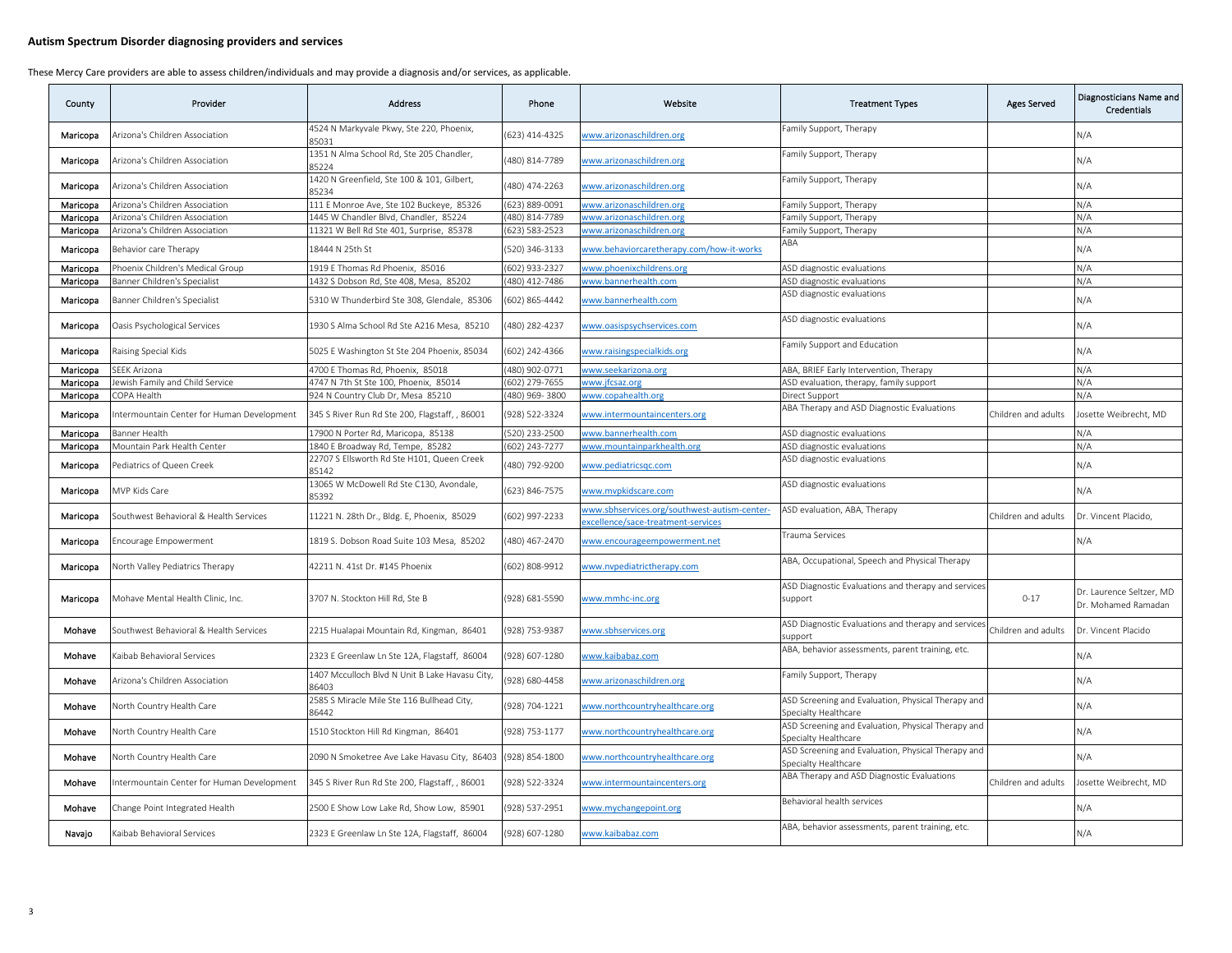| County     | Provider                                                              | <b>Address</b>                                            | Phone         | Website                                  | <b>Treatment Types</b>                                                                | <b>Ages Served</b>  | Diagnosticians Name and<br><b>Credentials</b> |
|------------|-----------------------------------------------------------------------|-----------------------------------------------------------|---------------|------------------------------------------|---------------------------------------------------------------------------------------|---------------------|-----------------------------------------------|
| Navaio     | North Country Health Care                                             | 2650 E Show Low Lake Rd Ste1, Show Low<br>35901           | 928)537-4300  | www.northcountryhealthcare.org           | ASD Screening and Evaluation, Physical Therapy and<br>Specialty Healthcare            |                     | N/A                                           |
| Navajo     | North Country Health Care                                             | 2109 Navajo Blvd Holbrook, 86025                          | 928) 524-2851 | www.northcountryhealthcare.org           | ASD Screening and Evaluation, Physical Therapy and<br>Specialty Healthcare            |                     | N/A                                           |
| Navajo     | North Country Health Care                                             | 620 W Lee St Winslow, 86407                               | 928) 289-2000 | www.northcountryhealthcare.org           | ASD Screening and Evaluation, Physical Therapy and<br>Specialty Healthcare            |                     | N/A                                           |
| Navajo     | ntermountain Center for Human Development                             | 345 S River Run Rd Ste 200, Flagstaff, , 86001            | 928) 522-3324 | www.intermountaincenters.org             | ABA Therapy and ASD Diagnostic Evaluations                                            | Children and Adults | Josette Weibrecht, MD                         |
| Navajo     | Ascend Behavior Partners                                              | Fucson region                                             | 480) 757-8090 | www.ascendbehavior.com                   | ABA, ASD Diagnostic Evaluations and Family Support                                    |                     | N/A                                           |
| Pima       | Autism Spectrum Therapies                                             | 4525 S College Ave, Tempe, 85282                          | 866) 727-8274 | www.autismtherapies.com                  | ABA                                                                                   |                     | N/A                                           |
| Pima       | Casa de los Ninos                                                     | 1120 N. 5th Avenue                                        | 520) 624-5600 | www.casadelosninos.org                   | Direct Support services                                                               |                     | N/A                                           |
| Pima       | Children's Clinic for Rehab                                           | 2600 N Wyatt Drive                                        | 520) 324-5437 | www.childrensclinic.org                  | <b>ASD Diagnostic Evaluations</b>                                                     |                     | N/A                                           |
| Pima       | Hopebridge Autism Therapy                                             | 9302 E 22nd St. Tucson, 85710                             | 520) 278-5758 | www.hopebridge.com                       | ABA, Occupational and Speech Therapy, ASD<br>Evaluations                              |                     | N/A                                           |
| Pima       | Arizona's Children Association                                        | 3716 E Columbia St. Tucson, 85714                         | 520) 622-7611 | www.arizonaschildren.org                 | Family Support, Therapy                                                               |                     | N/A                                           |
| Pima       | Behavior care Therapy                                                 | 18444 N 25th St                                           | 520)-346-3133 | www.behaviorcaretherapy.com/how-it-works | ABA                                                                                   |                     | N/A                                           |
| Pima       | Intermountain Center for Human Development                            | 5055 E Broadway C-104 Tucson, 85711                       | 520) 623-9833 | www.intermountaincenters.org             | ABA Therapy and ASD Diagnostic Evaluations                                            | Children and Adults | Josette Weibrecht, MD                         |
| Pima       | Banner University Medical Group Children's<br>Multispecialty Services | 535 North Wilmot Rd, Suite 101 Tucson, 85711              | 520)-694-5437 | vww.doctors.bannerhealth.com             | ASD Diagnostic Evaluations, therapy and services<br>upport                            | $0 - 17$            | Sydney Rice, MD                               |
| Pima       | Raising Special Kids                                                  | 5025 E Washington St Ste 204 Phoenix, 85034               | 928) 444-8803 | vww.raisingspecialkids.org               | Family Support and Education                                                          |                     | N/A                                           |
| Pima       | Devereux Advanced Behavioral Health                                   | 6434 E Sweetwater Ave, Scottsdale,                        | 480) 338-0421 | www.devereux.org                         | ABA, Therapy, Family Support, Direct Support,<br>Respite                              |                     | N/A                                           |
| Pima       | FABAS                                                                 | 3900 N Pontatoc Rd<br>ucson, 85718                        | 520) 795-2680 | www.fabasinc.org                         | ABA                                                                                   |                     | N/A                                           |
| Pima       | Freedom Behavior Consulting                                           | 33 E Seneca St, , Tucson, Arizona                         | 520) 481-0059 | www.abatucson.com                        | <b>ABA</b>                                                                            |                     | N/A                                           |
| Pima       | Touchstone Health Services                                            | 1430 E. Fort Lowell, Suite 100, Tucson, 85719             | 866) 571-7293 | www.touchstonehs.org                     | ASD Diagnostic Evaluations, ABA, Family Support,<br>Direct Support, Therapy, Triple P | $0 - 17$            | Dr. Derrick Hines                             |
| Pima       | Arizona's Children Association                                        | 2028 N Trekell Rd, Ste 102 Casa Grande, 85122             | 520) 381-3010 | vww.arizonaschildren.org                 | Family Support, Therapy                                                               |                     | N/A                                           |
| Pinal      | Arizona's Children Association                                        | 225 S Orlando St, Florence, 85132                         | 520) 723-6893 | www.arizonaschildren.org                 | amily Support, Therapy                                                                |                     | N/A                                           |
| Pinal      | Arizona's Children Association                                        | 2066 W Apache Trail Rd, Ste 101, Apache<br>unction, 85120 | 480) 503-8530 | www.arizonaschildren.org                 | Family Support, Therapy                                                               |                     | N/A                                           |
| Pinal      | Intermountain Center for Human Development                            | 1821 N. Trekell Rd, Ste 1, Bldg A Casa Grande,<br>35222   | 520) 426-4289 | www.intermountaincenters.org             | ABA Therapy and ASD Diagnostic Evaluations                                            | Children and Adults | Josette Weibrecht, MD                         |
| Pinal      | Tucson Children's Clinic                                              | 2600 N Wyatt Dr. Tucson,                                  | 520) 324-5437 | www.childrensclinics.org                 | Comprehensive medical home                                                            |                     | N/A                                           |
| Pinal      | Raising Special Kids                                                  | 5025 E Washington St Ste 204 Phoenix, 85034               | 928) 444-8803 | www.raisingspecialkids.org               | amily Support and Education                                                           |                     | N/A                                           |
| Pinal      | Arizona's Children Association                                        | 1860 N State Dr, Ste 6 Nogales, 85621                     | 520) 377-0843 | www.arizonaschildren.org                 | amily Support and Education                                                           |                     | N/A                                           |
| Santa Cruz | ntermountain Center for Human Development                             | 276 W Viewpoint Drive Nogales,                            | 520)-281-0678 | www.intermountaincenters.org             | ABA Therapy and ASD Diagnostic Evaluations                                            | Children and Adults | Josette Weibrecht, MD                         |
| Santa Cruz | ucson Children's Clinic                                               | 2600 N Wyatt Dr. Tucson,                                  | 520) 324-5437 | www.childrensclinics.org                 | Comprehensive medical home                                                            |                     | N/A                                           |
| Santa Cruz | Raising Special Kids                                                  | 5025 E Washington St Ste 204 Phoenix, 85034               | 928) 444-8803 | www.raisingspecialkids.org               | Family Support and Education                                                          |                     | N/A                                           |
| Santa Cruz | ntermountain Center for Human Development                             | 637 Coronado Ave, Prescott 86303                          | 928) 541-9715 | www.intermountaincenters.org             | ABA Therapy and ASD Diagnostic Evaluations                                            | $0 - 17$            | Ken Baumgartner                               |
| Yavapai    | Polara Health (West Yavapai Guidance Center)                          | 505 S Cortez St, Prescott, 86303                          | 928) 445-5211 | www.polarahealth.com                     | Direct Support, Birth to Five Services, Family<br>upport                              |                     | N/A                                           |
| Yavapai    | Psychological Pathways                                                | 1000 Ainsworth, Suite C320 Prescott, 86305                | 844) 385-3747 | www.psychologyaz.com                     | ASD Diagnotic Evaluations, therapy and services<br>support                            | $0 - 25$            | Dr. Ray W. Lemberg, Ph.D<br>Jonna Dunlap PsyD |
| Yavapai    | Southwest Behavioral & Health Services                                | 7600 E. Florentine Rd. Ste 201, Prescott Valley,<br>36314 | 928) 772-1610 | www.sbhservices.org                      | ASD Diagnotic Evaluations and therapy and services<br>upport                          | 3 and up            | Christine Hayes<br>Dr. Vicent Placido         |
| Yavapai    | Spectrum Healthcare                                                   | 3633 Crossings Dr, Prescott, 86305                        | 928) 634-2236 | www.spectrumhealthcare-group.com         | Behavioral health services                                                            |                     | N/A                                           |